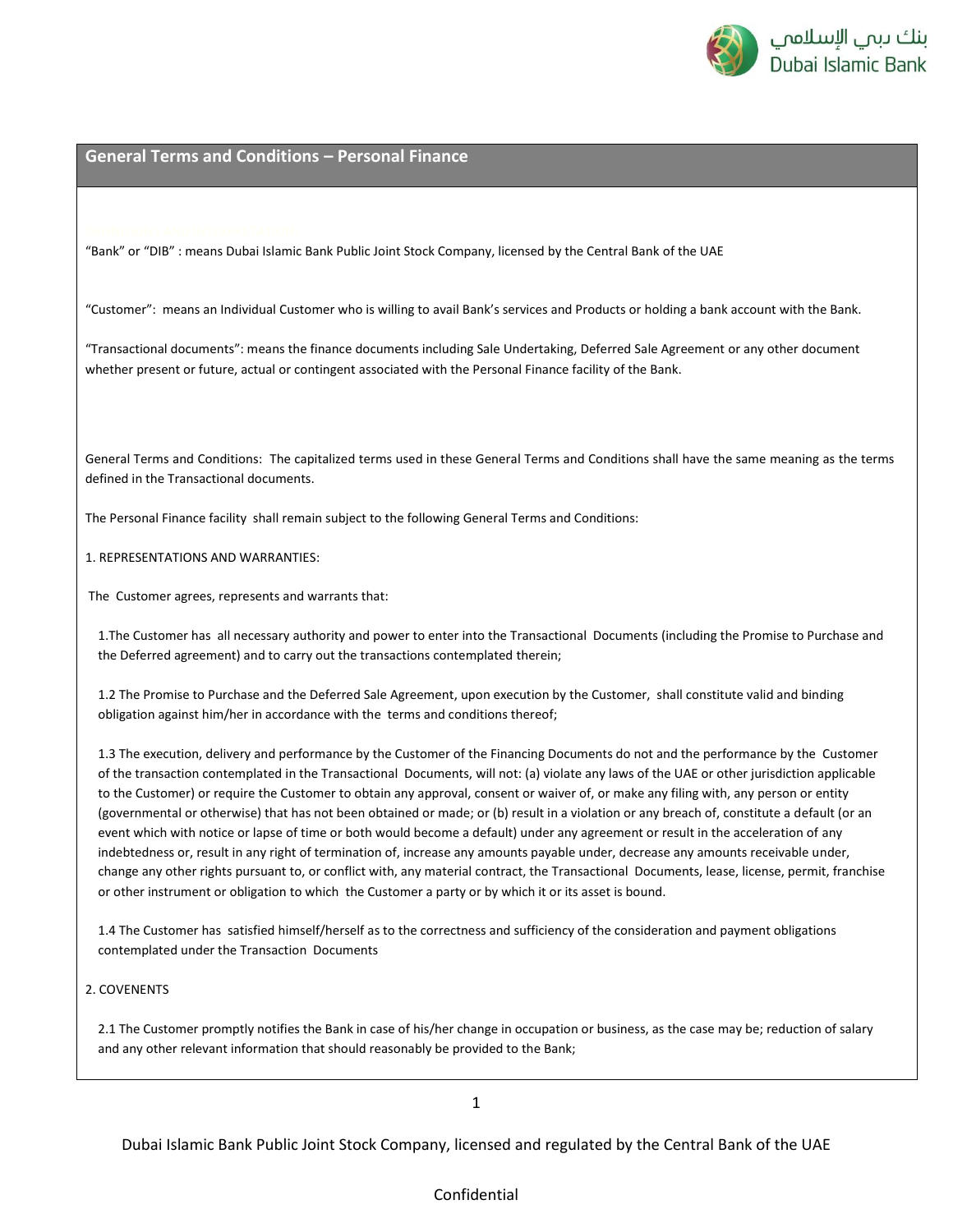

2.2 The Customer notifies the Bank at least 5 (five) Business Days of the his/her travel (for business or whatever purposes) outside UAE;

2.3 The Customer comply in all material respects with all applicable laws

#### 3. EVENTS OF DEFAULT

The following events shall be considered Events of Default under the Deferred Sale Contract or any of the other Transactional Documents:

3.1 Any representation or statement made by the Customer in any Transactional Documents or in any notice or other document, certificate or statement delivered by the Customer or in connection with the Transactional Document is or proves to have been incorrect or misleading in any material respect when made or deemed to be made or repeated.

3.2 The Customer fails to duly perform or comply with any of the obligations expressed to be assumed by him/her under the Deferred Sale Contract and any of the Financing Documents or under any other agreements or documents executed or issued thereunder or in connection herewith.

3.3 Any of the Customer's financial indebtedness is declared to be or otherwise becomes due and payable prior to its specified maturity as a result of an event of default or acceleration event.

3.4 Any of the following occurs in respect of the Customer : (a) The Customer is deemed for the purposes of any law to be, unable to pay his/her debts as they fall due or insolvent; (b) The Customer admits his/her inability to pay his/ her debts as they fall due; (c) The Customer suspends making payments on any of his/her debts or announces an intention to do so; (d) by reason of actual or anticipated financial difficulties, the Customer begins negotiations with any creditor for the rescheduling of any of his/her indebtedness; (e) a moratorium is declared in respect of any of his/her indebtedness; and (f) if a moratorium occurs in respect of him/her, the ending of the moratorium will not remedy any Event of Default caused by the moratorium.

3.5 Any person presents a petition, or files documents with a court or any registrar, for his/her bankruptcy or an order for the Customer's bankruptcy is made.

3.6 Any execution or distress is levied against, or a secured party takes possession of the whole or any part of, the Customer's property, undertaking or assets.

3.7 As applicable, the Customer cease or threaten to cease to carry on business (identified in the Application Form), and/or the Customer employment is terminated and/or the Customer resigns from employment, and/or any visa, approval and/or consent required in respect of the Customer employment in the UAE is revoked, expired and/or is cancelled, unless the Bank receives, to its satisfaction, full details of the Customer new employer, business and/or visa and the proposed salary/income the he/she will receive.

3.8 The Customer repudiate the Transactional Documents and any of the documents or contracts issued or executed thereunder or in connection herewith or he/she does or causes to be done any act or thing evidencing an intention to repudiate any such documents or contracts.

3.9 At any time any act, condition or thing required to be done, fulfilled or performed in order (i) to enable the Customer to lawfully enter into, exercise its rights under and perform the obligations expressed to be assumed by it in the Transaction Documents, (ii) to ensure that the obligations expressed to be assumed the Customer in the Transactional Documents are legal, valid and binding or (iii) to make the Transaction Financing Documents and all other documents or contracts issued or executed hereunder or in connection herewith admissible in evidence in the UAE is not done, fulfilled or performed and, in each case, if capable of remedy, is not remedied within 15 days of notice from the Bank.

2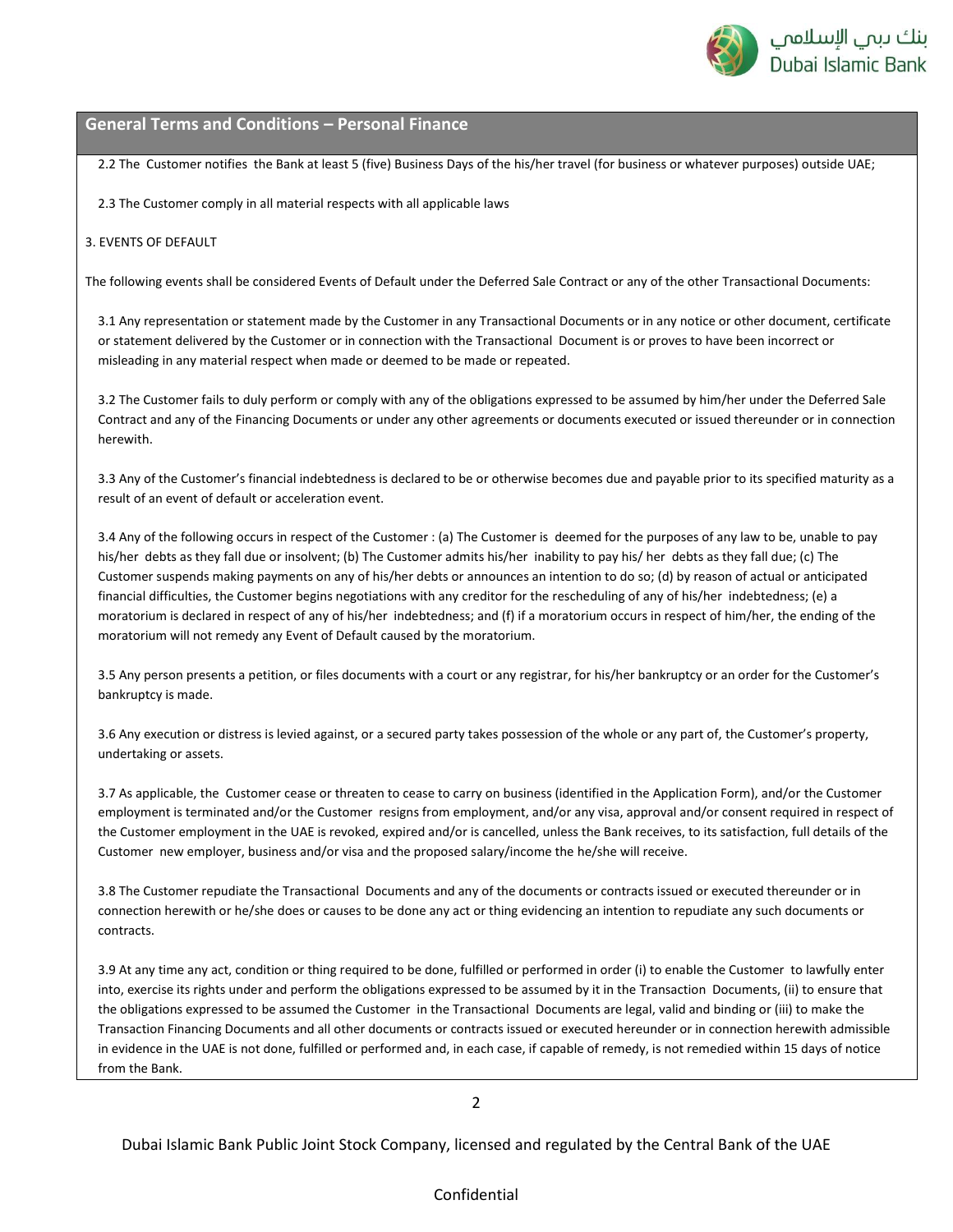

3.10 At any time it becomes unlawful for the Customer to perform or comply with any or all of the Customer's obligations, or it becomes unlawful for the Bank to exercise any or all of its rights under the Transactional Documents, or such obligations or rights are not or cease to be legal, valid and binding.

3.11 In the opinion of the Bank a material adverse change occurs in (i) the Customer's ability to comply with the Customer's obligations under the Financing Documents; or (ii) the Customer's business, financial condition or assets taken as a whole.

3.12 The Customer's failure (in the opinion of the Bank) to fulfill the Customer's obligations under the Financing Documents shall be construed as an act of negligence, or willful misconduct on the Customer's part.

3.13 Any Security provided by the Customer ceases to remain in full force and effect.

3.14 In case of Customer's death or incapacitation

3.15 In the reasonable opinion of the Bank any one or more of the events listed in items (1) to (15) is/are likely to occur with the passage of time or by any inaction on the Customer part

#### 4. NOTICES

4.1 All notices and other communications under the Deferred Sale Agreement and other Transactional Documents shall be in writing and shall be sent to the respective addresses of the Bank and the Customer (the "Parties" individually a "Party") as stated in the Personal Finance application form or to such addresses as the Parties may specify from time to time. Notices may be delivered by email or facsimile message against a written confirmation of receipt or by registered post, email or courier.

4.2 Notices sent by email or fax shall be deemed to be received on the Business Day following the day they are transmitted and if sent by registered post or courier, shall be deemed to be received three ( 3 ) Business Days after the date of posting or dispatch (as the case may be) and properly addressed to the addressee.

4.3 All communications, notices or documents made or delivered by one Party to the other pursuant to Deferred Sale Agreement and Transactional Documents shall be in English or Arabic language.

4.4 The Bank has the absolute discretion whether or not to accept, rely or act upon any communication received via telephone, electronic mail, untested telex or facsimile transmission and shall be entitled to request verification of any such communication by any method the Bank deems appropriate

### 5. SET OFF

The Customer authorizes the Bank to apply any credit balance (including those accruing to any savings accounts/deposits, investment deposits or fixed deposits) to which he/she is entitled or any amount which is payable by any member of the Group (as defined in the Deferred Sale Agreement) to him/her at any time in or towards partial or total satisfaction of any payment obligation which may be due or payable by the Customer to the Bank or any member of the Group under the Deferred Sale Agreement . In cases where an obligation is unliquidated or unascertained, the Bank may set-off in an amount estimated by it in good faith to be the amount of that obligation. If obligations are in different currencies, the Bank may convert either obligation at a market rate of exchange in its usual course of business for the purpose of the set-off.

3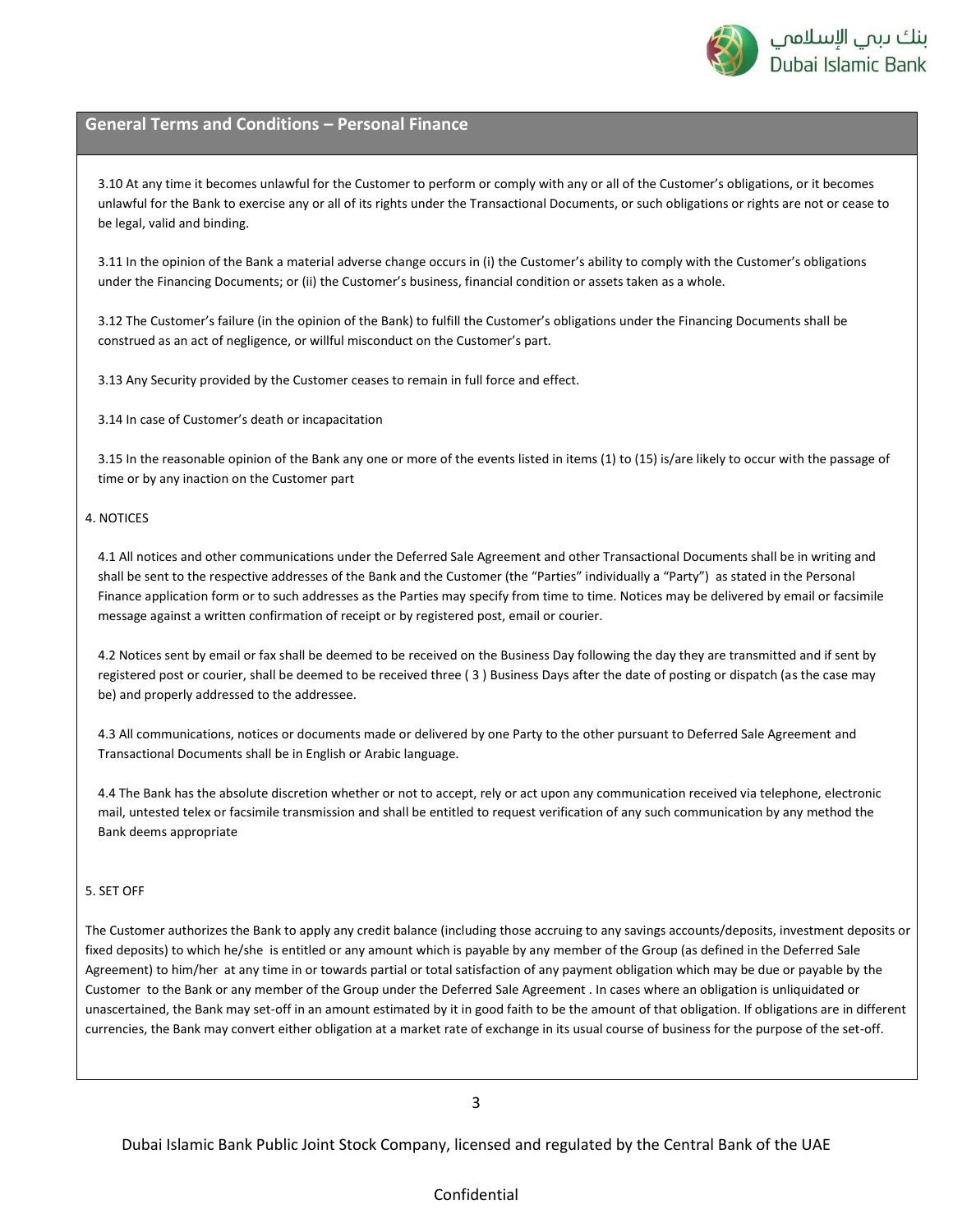

#### 6. WAIVER

No failure by the Bank to exercise or any delay by the Bank in exercising any right or remedy hereunder shall operate as a waiver thereof, nor shall any single or partial exercise of any right or remedy prevent any further or other exercise thereof or the exercise of any other right or remedy. The rights and remedies herein provided are cumulative and not exclusive of any rights or remedies provided by the UAE laws.

#### 7. SEVERABILITY

If, at any time, any provision of a Financing Documents is or becomes illegal, invalid or unenforceable in any respect under the law of any jurisdiction, neither the legality, validity or enforceability of the remaining provisions of the Transactional Documents nor the legality, validity or enforceability of such provision under the law of any other jurisdiction shall in any way be affected or impaired thereby.

### 8. ASSIGNMENT

8.1 The Transactional Documents shall be binding on the Parties hereto, their respective successors and permitted assigns, heirs and/or legal representatives.

8.2 The Customer may not assign or transfer any of its rights or obligations under the Transactional Documents without the prior written consent of the Bank.

8.3 The Bank may, at any time, transfer or assign any of its rights or obligations under the Transactional Documents provided that such assignments are made in accordance with the principles of Sharia.

8.4 The Bank may disclose to a potential assignee or transferee or to any other person who may propose entering into contractual relations with the Bank in relation to the Transactional Documents such information about the Customer as the Bank may consider appropriate.

#### 9. DISCLOSURE OF INFORMATION

The Bank may at its discretion disclose information relating to the Deferred Sale Agreement and other Transactional Documents to any third party.

#### 10. AMENDMENTS

No amendment of or addition to the Financing Documents shall be of any force or effect unless effected in writing and signed by the Bank and the Customer.

#### 11. ENTIRETY

The Transactional Documents, as and when amended by the Parties, constitutes the entire Agreement between the Parties hereto and correctly reflects the intention of the parties and constitutes all arrangements entered into between them.

#### 12. COSTS, EXPENSES AND TAXATION

The Customer shall pay to the Bank on demand all costs, charges and expenses arising in connection with the Transactional Documents or preservation or enforcement of the Bank's rights under the Transactional Documents, and all taxes, duties, fees and other charges of whatsoever

4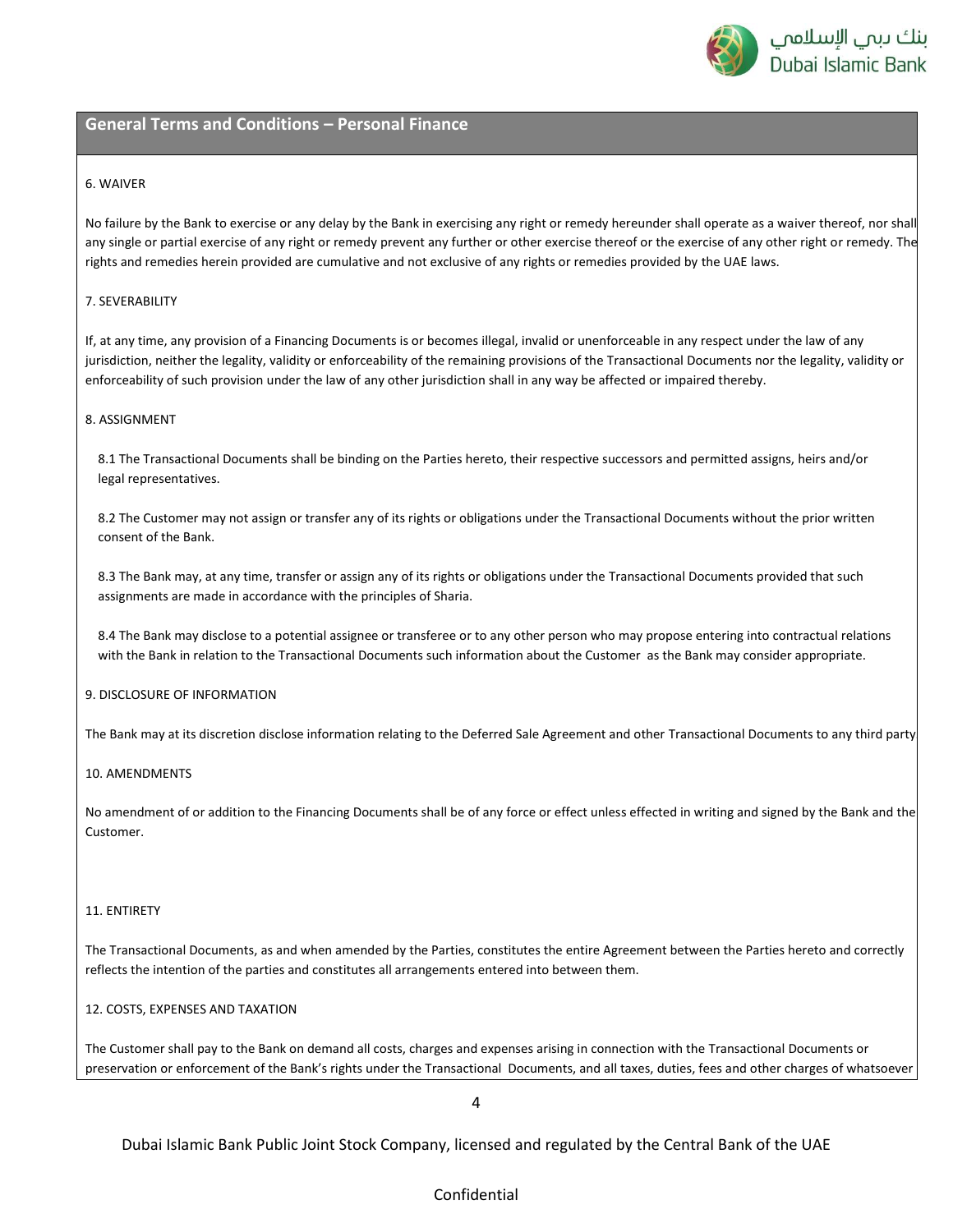

nature levied or imposed by any authority in respect of the Customer's obligations under the Deferred Sale Agreement and other Transactional Documents.

#### 13 NO INTEREST

Nothing in the Deferred Sale Agreement and other Transactional Documents shall oblige the Customer or the Bank to pay interest or to receive any interest on any amount payable in violation of the principles of Sharia or to do anything that is unacceptable under the same.

#### 14 GENERAL

14.1 If The Customer does not have a current account with the Bank, then he/she shall open such current account for the purposes of payment of any amounts due pursuant to the Financing Documents. Once all such amounts under the Transactional Documents are settled, if he/she does not close such account within one week of the settlement, the Bank will start levy an annual maintenance fee in accordance with the Bank's applicable policy.

14.2 The Customer authorizes, confirms and agrees that the Bank (which, for the avoidance of doubt means Dubai Islamic Bank PJSC, its local or foreign branches, subsidiaries, affiliates, representative offices, it's or their agents and any third parties selected by any of them or the Customer ) have the Customer permission to obtain and verify any information in connection with this application from anyone the Bank may consider appropriate (such local or international authority, credit reference agency or any other person/entity which maintains such information) and/or give any such information to any local or international authority, service provider or other person or entity for the purposes of providing any product or service to the Customer in connection with this application (including data processing).

14.3 The Customer acknowledges, agrees and expressly permits the Bank to, at any time deemed necessary and without prior notice, freeze and/or block credit balances in any of the Customer's accounts with the Bank (including any savings accounts/deposits, investment deposits or fixed deposits), or any other associated account, at any time the Bank deems necessary with or without a Court order to this effect, and acknowledges that the Bank is permitted to block any amounts relating to payment of installments under the Personal Finance facility, even in cases where the Bank implements a block in advance of the amount falling due. The Customer hereby holds the Bank harmless and releases the Bank from any liability in this regard.

14.4 For avoidance of doubt, the Customer releases and discharges the Bank, its shareholders, directors, employees, officers, representatives from and waives any right that accrues to him/her/us at law against the Bank, its shareholders, directors, employees, officers, and representatives with regard to any damages suffered, directly or indirectly, as a result of such freeze and/or block.

14.5 If The Customer has only saving account (time deposit account) and no current account(s) with the Bank, then he/she agrees that a default settlement current account and/or settlement account(s) is opened for the purposes of payment of any amounts due pursuant to any finance agreement(s) whether present or future, actual or contingent and cheques and/or security cheques will be issued in form and size required by the Bank only for the purpose of paying the installments concerning the Transactional Documents.

14.6 Withdraw may be made by special written applications as prepared by the Bank and in a form acceptable to it.

14.7 The Customer irrevocably confirms and agrees that this finance and/or Financing Facilities is being availed to the Customer because of employment with his/her current employer. During the duration of this finance and/or Transaction Facilities, should the Customer change jobs and/or move to a different company and/or are no longer employed as a salaried individual, the Bank has the right to ask for additional documents as per Bank's required format and settle the outstanding of the finance amount and/or Sale Price from his/her end of service benefits which the Bank have and/or to be received from his/her previous employer.

5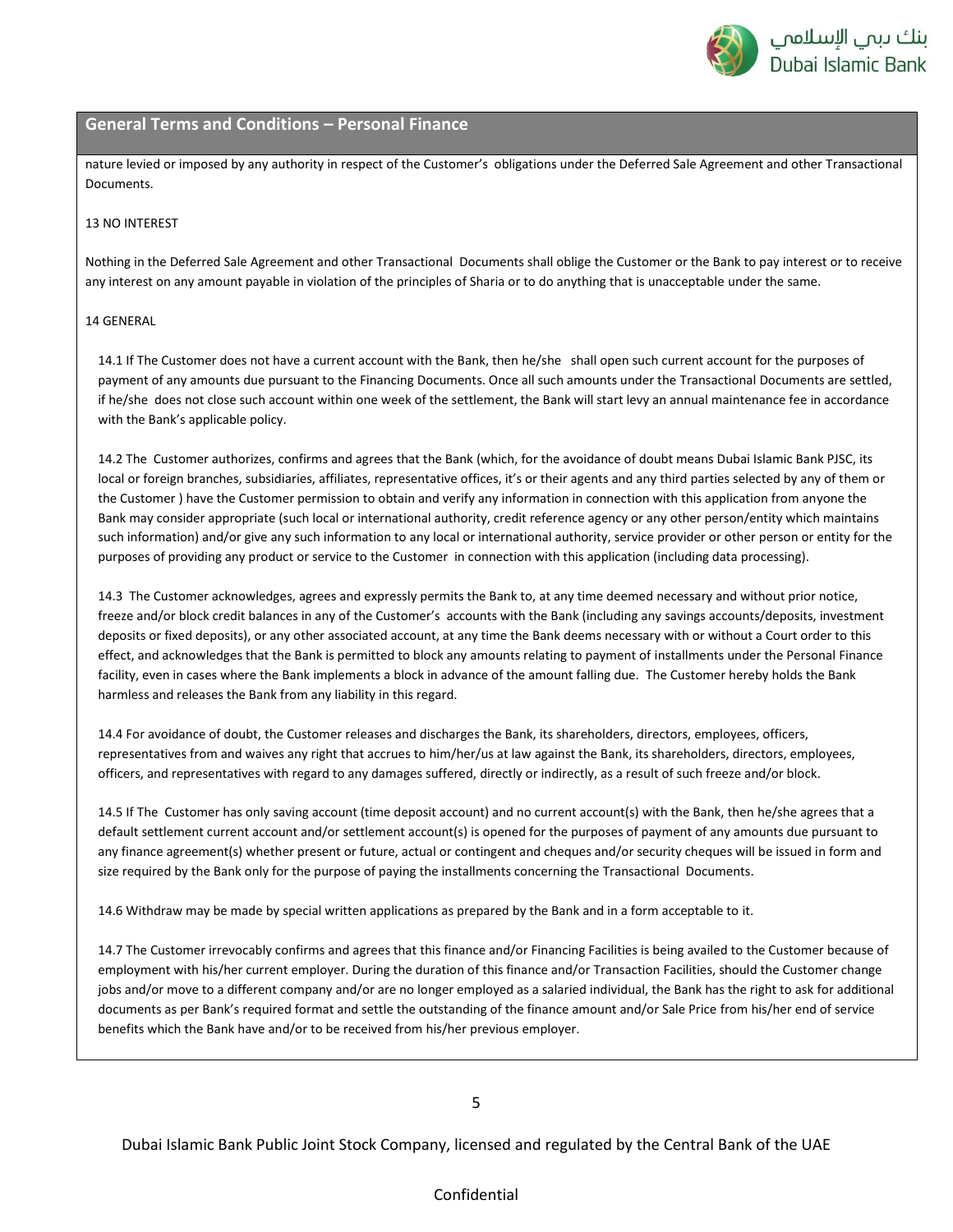

14.8 The Customer irrevocably confirms and agrees that this personal finance and/or any other finance facilities are being availed to him/her subject to his/her and his/her employer agreeing to continue transferring his/her salary to his/her account with the Bank. Also the Customer irrevocably confirms and agrees to promptly notify the Bank when there is any change in his/her occupation, employer and/or the status of his/her residency in the United Arab Emirates (UAE). Upon request, the Customer irrevocably commits to provide the Bank with any document(s) Bank might ask to evidence a change in the Customer situation.

14.9 All amounts set out in / Transactional documents or otherwise payable by the Customer pursuant to the Transaction Documents, shall be made without any deduction or withholding for or on account of any Tax. If any deduction or withholding is required by any applicable law, as amended from time to time or modified by the practice of any relevant governmental revenue authority then in effect, the Customer shall bear such deduction or withholding on its own account and shall be obliged to gross-up the payments.

14.10 All amounts set out in the Transactional Documents or otherwise payable by the Customer pursuant to the Transactional documents, whether the amount is paid as an advance payment, a deposit, on a fixed fee basis, or otherwise, are exclusive of Tax, including VAT. Where VAT is payable by the Customer under the Transactional documents , the amount payable for the supply (VAT exclusive) will be increased by the amount of the VAT applicable at the prevailing rate.

14.11 The Customer irrevocably confirms and agrees that this finance and/or Financing Facilities and all the installments, profits and any other fees and expenses became due and payable immediately without having to give any notification or any court ruling and without prejudice to the bank right to utility his/her end of service benefit to settle the finance outstanding amount or to exercise any other rights of the Bank according to the Transactional documents or in accordance with the law in event of occurrence of any of the listed below events;

- o If the Customer is terminated from his/her work for any reasons.
- $\circ$  If the Customer's monthly salary or any part thereof has been transferred to any other body without the prior written approval of the Bank
- o If the Customer violated any of his/her undertaking or obligation arising from this document or the Transactional documents.
- $\circ$  If the Customer failed to pay three consecutive installments or six nonconsecutive installments of the monthly installments (without approval of the Bank)
- o If , at any time , the information or documents the Customer submitted to the Bank are incorrect or any of his/her acknowledgment and undertaking (the Customer) provided for this document is invalid
- o If the Bank notices that there are ground which could lead to the Customer's inability and/or any of his/her guarantors, as permissible under central Bank's pervading regulations, to fulfill his/her obligation toward the Bank.
- o The Customer's death or his/her leaving the country permanently

14.12 To the extent already paid by DIB or not recovered, the Customer shall keep DIB indemnified from and against any loss, cost (including any cost of enforcement), liability (as well as any tax liability incurred, including but not limited to, VAT, as applicable), claim, demand or damage, which [DIB] suffers or incurs in the lawful and proper exercise of its duties under the Transactional documents.

14.13 The Bank may, from time to time, and at its sole discretion, with prior notice to the customer by any means as the Bank deems fit, changes or amends any of these terms, such changes shall apply on the effective date specified by the bank in the notification sent to the Customer.

14.14 In the event of default in the payment of due and payable amount the Bank may appoint and authorize collection agents (inside the UAE or abroad) to collect the said outstanding amounts due to the Bank. The Customer irrevocably and unconditionally authorizes the Bank to provide such collection agents with any necessary information or documents related to his/her Personal Finance facility application or any bank account(s) held with the Bank.

6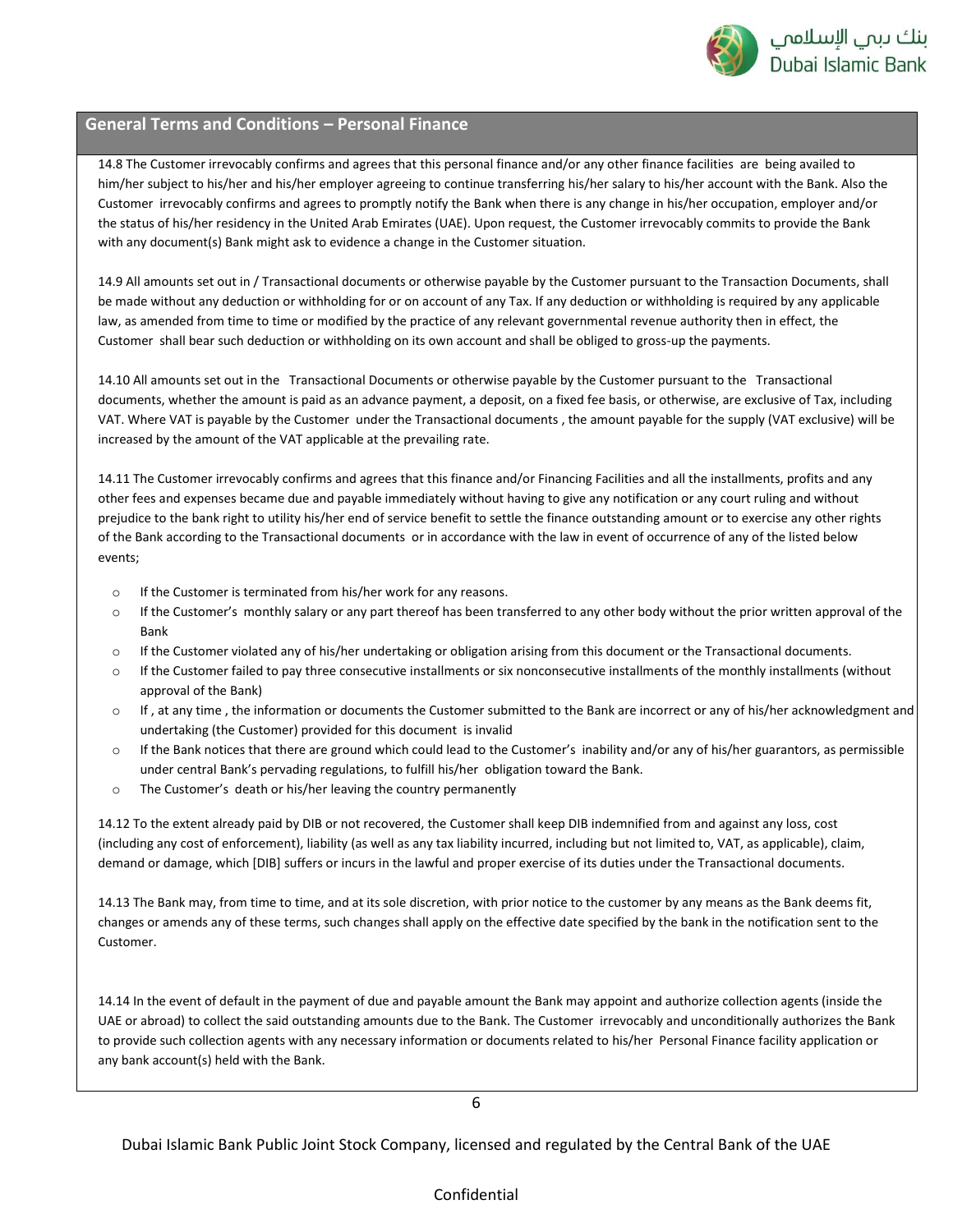

14.15 The terms and conditions of the Transactional Facilities and all other relative documents shall be governed by the laws of the UAE and in compliance with the provisions of the Sharia and the Fatwas issued by the Bank's Internal Sharia Supervision Committee and shall be subject to the non-exclusive jurisdiction of Dubai courts. The Customer irrevocably and unconditionally agrees to submit to the nonexclusive jurisdiction of Dubai courts to settle or dispute arising out of the said terms and conditions. The submission to such jurisdiction shall not (and shall not be construed so as to) limit the Banks righto initiate proceedings against him/her in the courts of any competent jurisdiction (including outside UAE) nor shall the initiation of proceedings in anyone or more jurisdictions preclude the initiation of proceedings in any other jurisdiction, whether concurrently or not.

14.16 The Customer understands that all actions taken by the Bank in order to institute the security are only intended solely to make the presentation of the cheque(s) as a legally valid act initiated by the Bank in order to protect its interest and the Bank is authorized to use the cheque(s) provided by him/her from time to time in any manner whatsoever for securing the payment of the outstanding facility(ies) / finance amount(s), the Bank is authorized to insert date and amount on the cheque and on the event of the cheque(s) being returned and/or unpaid after submission for clearing the Bank at its sole discretion shall decide the necessary legal recourse / legal action . This is an irrevocable authority and customer hereby waive any right of contestation whatsoever with respect to the Bank's exercising any or all the powers confessed upon it by the virtue of this document/authorization.

14.17 The Customer authorizes the Bank to communicate/contact him/her through all available means, including but not limited to sending Emails, Statements, SMS's, EDM's, Telephone, Channel visits and Social Media. This form of communication include marketing of existing products/services or promoting new financial products/ services or other related products, including market research and customer surveys.

#### 15 Others

15.1 The amount required to be paid does not include fees, which are dependent on events that may not occur (for example, late payment donation if the Customer does not pay on time).

15.2 The Bank may refuse to execute any requests, instructions or services requested by the Customer if the Customer fails to comply with the necessary procedures; or if the information or data are incorrect or are in violation of the law applicable in the United Arab Emirates.

15.3 The Bank shall reserve the right to change and modify these terms and conditions or the services and products offers as required by the UAE laws, regulations of the Central Bank of the UAE or Bank policy. Such changes shall be notified to the Customer within a minimum period of 60 calendar days before the date of change.

15.4 The Bank has a strict policy of keeping Customer information secret and secure. If the finance is approved, the Bank will provide the Customer with a copy of the contract to read and with appropriate time to review before signing it.

15.5 The Customer is eligible for a Cooling-off period of maximum of 5 days. He/she can cancel or change the application during the Cooling-Off period. In this case, the Bank will charge Due diligence and Documentation Fee as per the Schedule of Charges. The Customer can waive the Cooling-off period and avail the Finance immediately after approval.

15.6 Full version of these terms and conditions is available on the website at the following link: [www.dib.ae/pf](http://www.dib.ae/pf)

15.7 The Bank reserves the right to change the term and conditions, with a prior 60-days' notice to the Customer.

15.8 Governing Law and Jurisdiction of court: The Transactional documents and other terms and conditions shall be governed by the UAE federal laws and the courts of the Emirate of Dubai shall have non-exclusive jurisdiction to settle any dispute arising out of or in connection with this Transaction Facilities and all other relative documents. For avoidance of doubt, the Bank has the right to bring any such dispute in